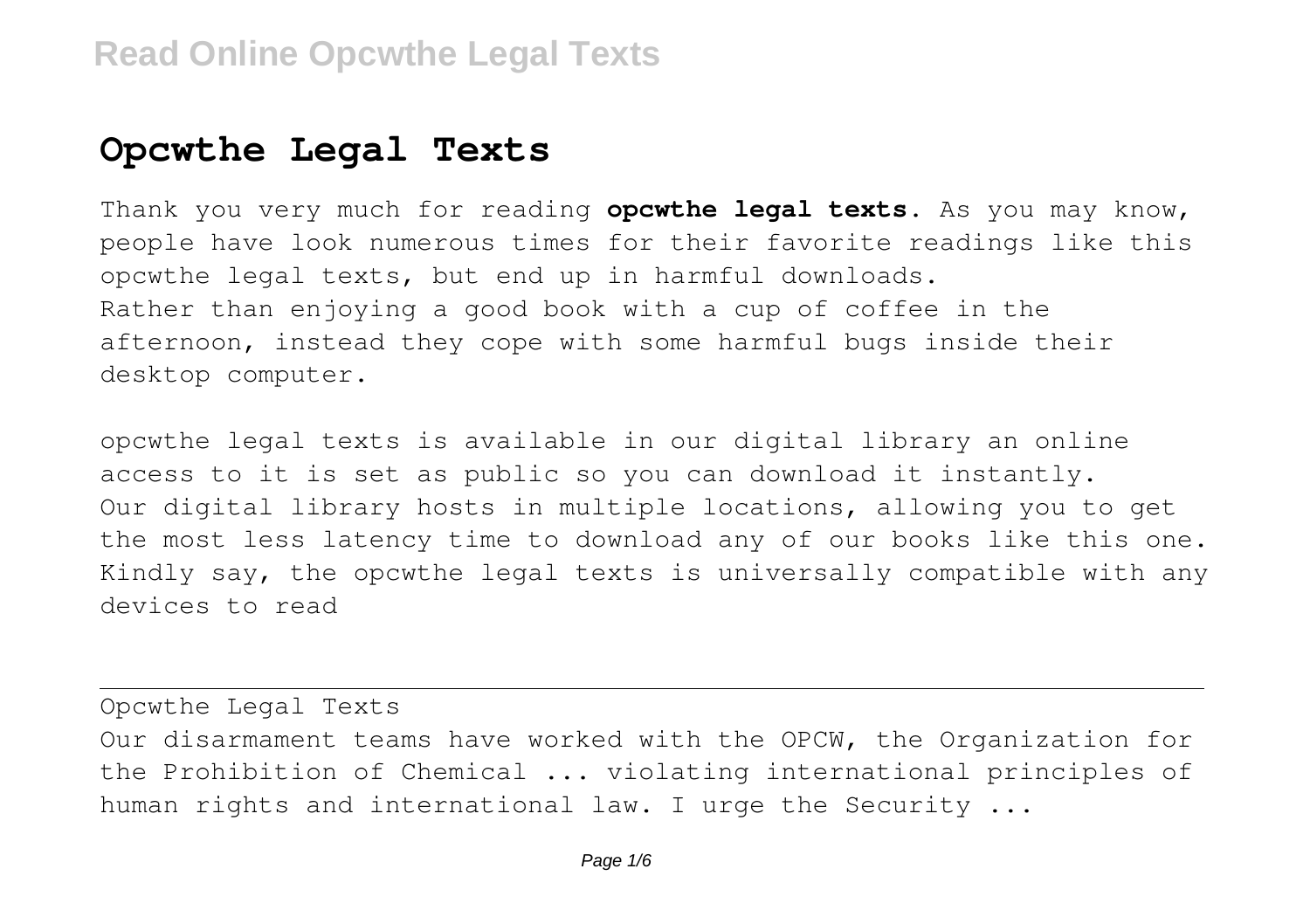Complete Text of Ban Ki-moon's Address, 'Crisis in Syria: Civil War, Global Threat' which would give the OPCW the powers to apportion blame for chemical attacks, Georgy Kalamanov, Russia's Deputy Minister of Industry and Trade representing Russia at a special session of the OPCW ...

Five states to introduce amendments to draft giving OPCW accusatory powers

It was produced by the Geneva-based Conference on Disarmament, which gave its final approval to the text back in September 1992 ... customs, immigration and law enforcement. However, a number of ...

Preparing for the entry The text was published on the Kremlin's website on Monday. The last batch of Russia's chemical weapons was destroyed on September 27, Putin said, calling this "an important step towards a more ...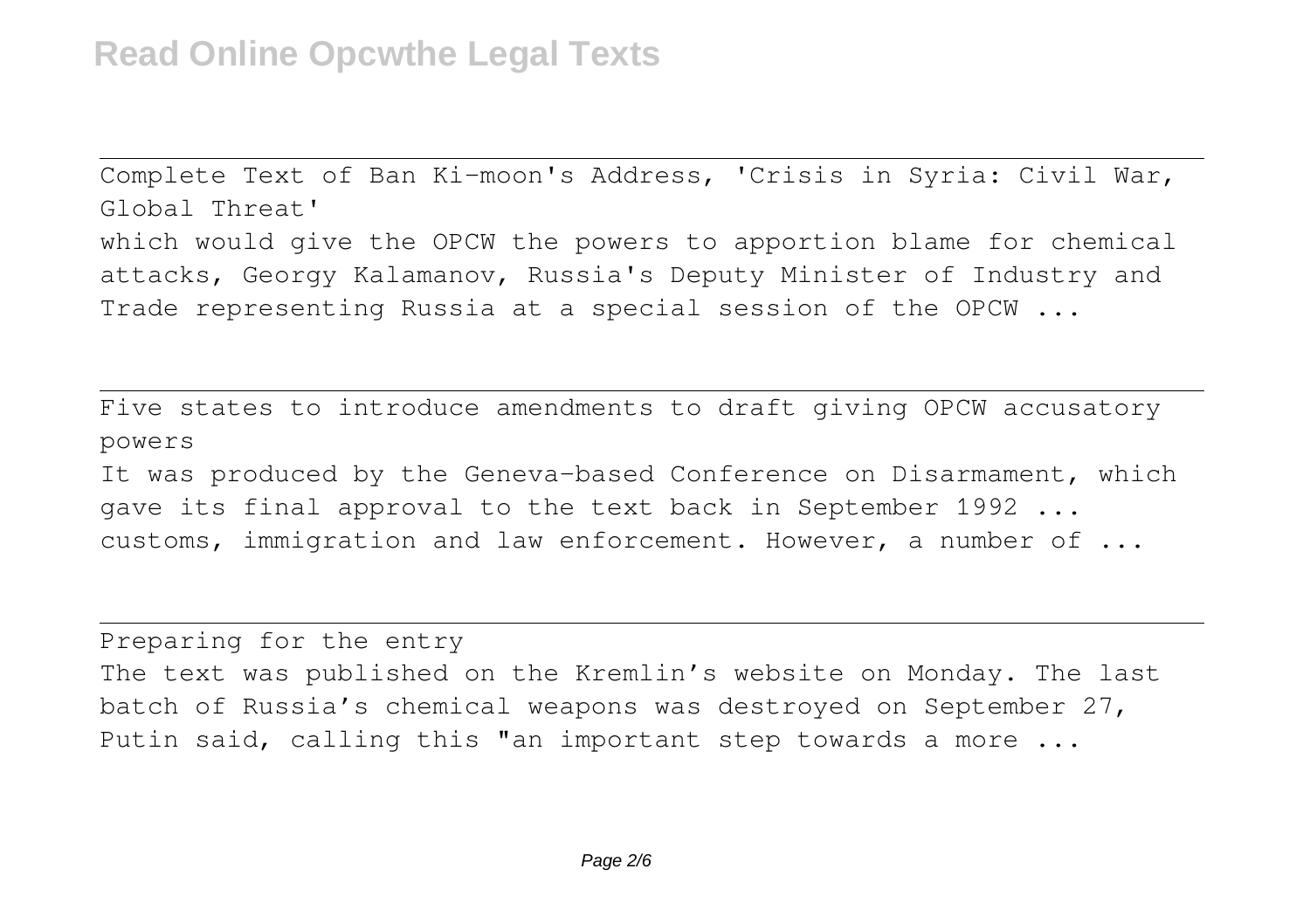## **Read Online Opcwthe Legal Texts**

The Convention on the Prohibition of the Development, Production, Stockpiling and Use of Chemical Weapons and on Their Destruction entered into force on 29 April 1997. The treaty sets a time-frame of 10 15 years to destroy all stockpiles of chemical weapons held by States Parties and all facilities used to produce them. OPCW: The Legal Texts draws together the text of the Convention, the interpretative decisions and understandings reached by the organs of the OPCW; the policies, model agreements, rules of procedure, regulations and key background texts.

The Convention on the Prohibition of the Development, Production, Stockpiling and Use of Chemical Weapons and on Their Destruction (CWC), which entered into force on 29 April 1997, bans an entire category of weapons of mass destruction. The CWC has now been in force for almost twenty years and having 190 States Parties as at July 2014, has almost achieved universal adherence. To achieve its objectives, the CWC established the Organisation for the Prohibition of Chemical Weapons (OPCW). This third edition of 'OPCW: The Legal Texts' brings together the text of the Convention, the interpretative decisions and understandings reached by the organs of the OPCW, policies, rules of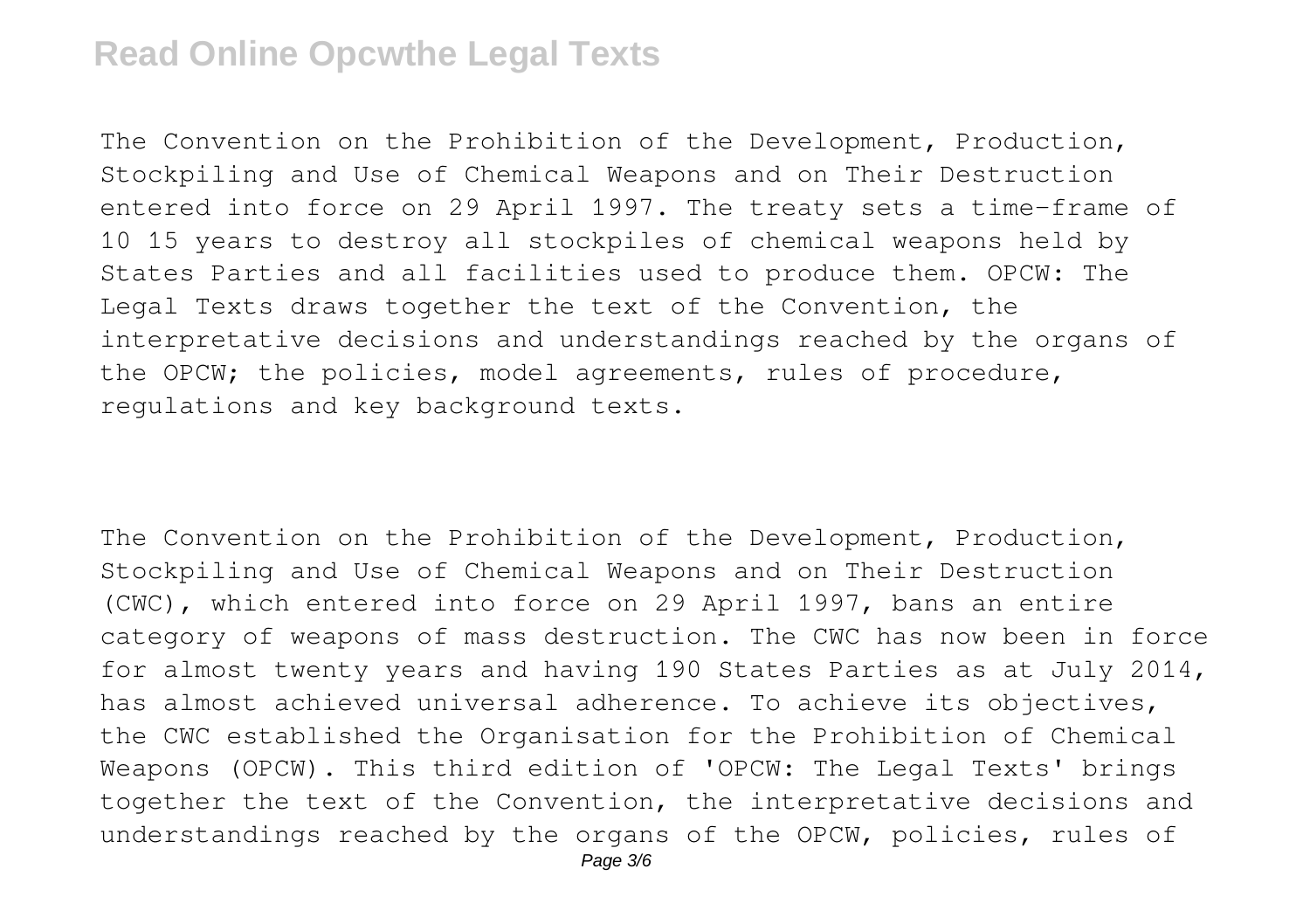## **Read Online Opcwthe Legal Texts**

procedure, regulations, the conclusions of the three reviews undertaken by the States Parties of the operation of the Convention and key background texts. The volume provides a comprehensive overview of the Convention regime, as it has developed over the past seventeen years. Useful for national authorities responsible for the operation of the Convention in their countries, governmental and nongovernmental entities engaged in disarmament issues, legal advisers, practitioners and academics engaged either in disarmament matters, general public international law and treaty law.

The 1997 Convention on the Prohibition of the Development, Production, Stockpiling and Use of Chemical Weapons and on Their Destruction (CWC) bans an entire category of weapons of mass destruction. The CWC has now been in force for more than a decade, and has achieved almost universal adherence. To achieve its objectives, the CWC established the Organisation for the Prohibition of Chemical Weapons (OPCW). This second edition of OPCW: The Legal Texts brings together the text of the Convention, the interpretative decisions and understandings reached by the organs of the OPCW, policies, rules of procedure, regulations, the conclusions of the two reviews undertaken by the States Parties of the operation of the Convention and key background texts. The volume provides a comprehensive overview of the Convention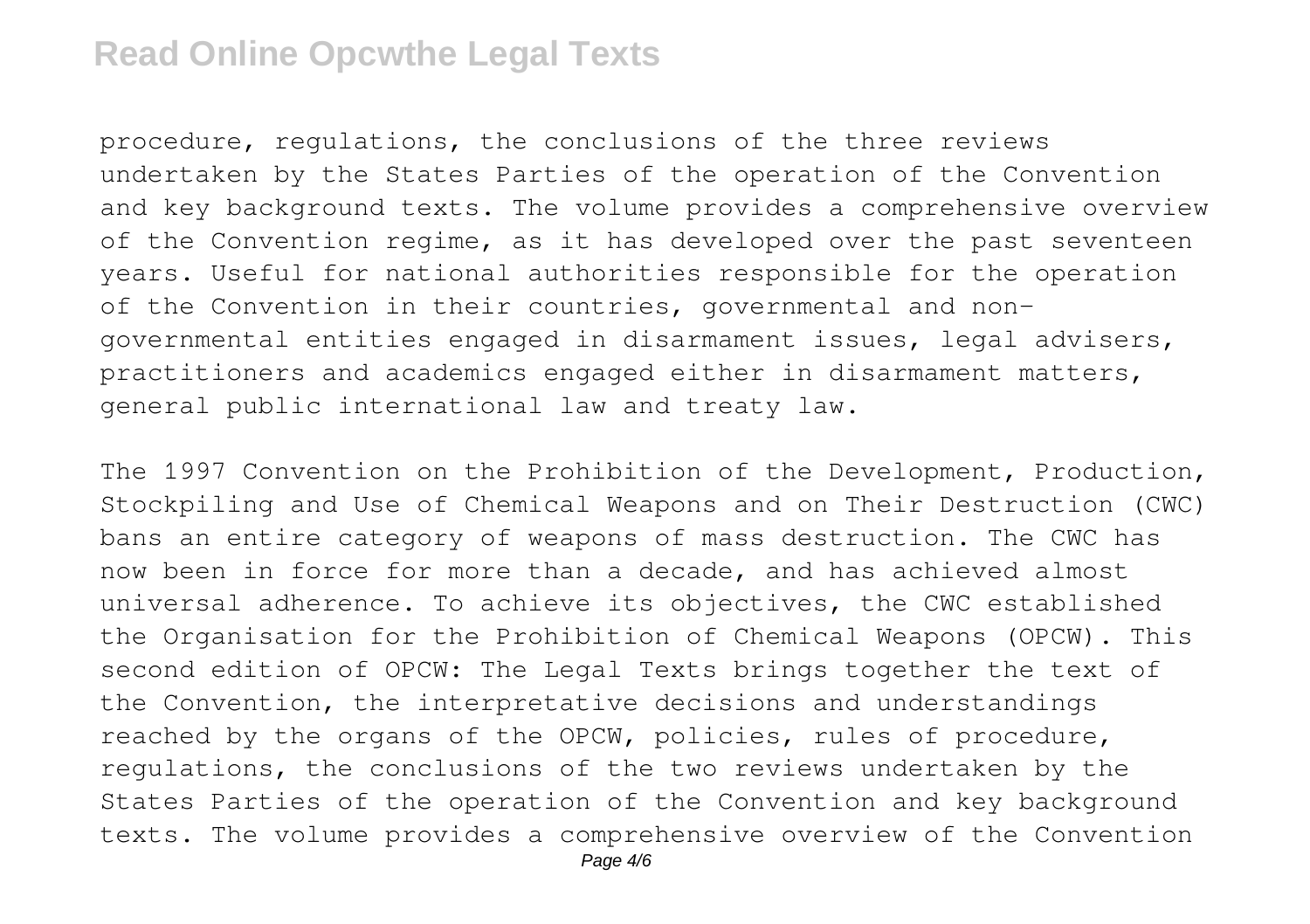## **Read Online Opcwthe Legal Texts**

regime, as it has developed over the last decade.

The Convention on the Prohibition of the Development, Production, Stockpiling and Use of Chemical Weapons and on Their Destruction entered into force on 29 April 1997. The treaty sets a time-frame of 10-15 years to destroy all stockpiles of chemical weapons held by States Parties and all facilities used to produce them. To achieve those broad objectives, to monitor compliance and to provide a forum for States Parties, the Convention established an international organisation, the Organisation for the Prohibition of Chemical Weapons (OPCW) in The Hague. The OPCW is composed of three organs: the Conference of the States Parties, the Executive Council, and the Technical Secretariat. Actual implementation of the complex text requires interpretation by OPCW organs. OPCW: The Legal Texts draws together the text of the Convention, the interpretative decisions and understandings reached by the organs, the policies, model agreements, rules of procedure, regulations and key background texts.